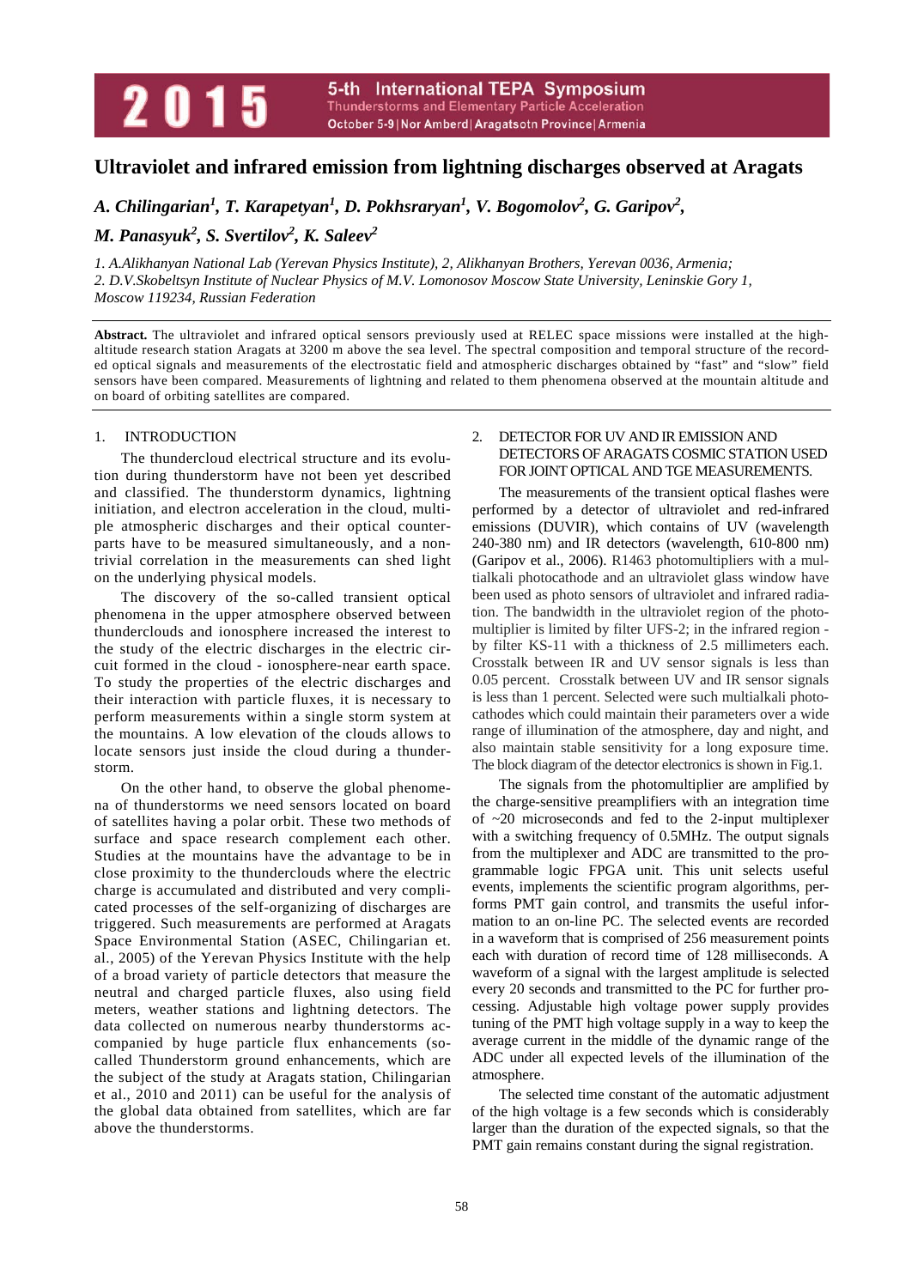

#### *Figure 1. Diagram of the electronics of the DUVIR device.*

*PMT 1 and PMT 2 are the photomultiplier tubes, PA1 and PA2 - charge sensitive amplifiers, MX - analog multiplexer, ADC- analog to digital converter, FPGA - a logic programmable unit, RS232- communication port, WF- communication line, LVPS- low voltage power supplier, HVPS controlled high-voltage PMT power supplier, DAC- digital to analog converter for the PMT gain control, DC-DC - common galvanic isolation transformer and circuit of preliminary voltage stabilization, F- noise protection filter* 

## 3. DETECTION OF UV AND IR RADIATION AT ARAGATS STATION AND ON BOARD OF VERNOV SATELLITE.

On 15 June 2015 at 18:00 -18:48 a huge storm with numerous lightnings occurred above the Aragats station. The electric field disturbances were prolonged and deep, reaching -28 kV/m; the lightning activity was strong and some of the lightnings were within 5 km from the station. The network of three EFM-100 electric mills monitored the near-surface electric field. The devices operated according to the "atmospheric electricity" sign convention (a positive electric field at ground is produced by positive charge overhead and negative electric field on the ground is produced by negative charge overhead). Thus, the recorded positive field change corresponds to negative lightning, which decreases the negative charge overhead and negative field change corresponds to positive lightning, which decreases the positive charge overhead. The heavy-duty storm that started at ~18:00 was followed by copious positive lightnings lasting until ~18:45 (Fig. 2). In Fig. 3 (zoomed from Fig. 2) we show the electric field disturbances measured by the electric mills during 10 minutes when the UV and IR radiation was detected by DUVIR device.

The pattern of rapid decrease of the electric field was approximately the same for 3 electric mills located at a maximal distance of ~300 m from each other. The abrupt decrease of the near-surface electric field followed by a relatively slow recovery is an indication for the neutralization of the positive charge in the thundercloud, i.e. the positive lightning. However, the operation of the in-cloud charging engine permanently recovers the positive charge in the thundercloud. After very-well-pronounced 5 positive lightnings at 18:29 – 18:32, another, a negative lightning

started at 18:34:90 after a prolonged recovery and continued as a positive one with a very long recovery time. At the same time very strong light flash was registered at the station.



*Figure 2. Disturbances of near-surface electrostatic field measured by the network of EFM-100 type electric mills at Mt. Aragats on June 15 2015* 



*Figure 3. Disturbances of near-surface electrostatic field measured by the network of EFM-100 type electric mills at Mt. Aragats on June 15 2015 (zoomed version of 10 minutes from Fig.2)*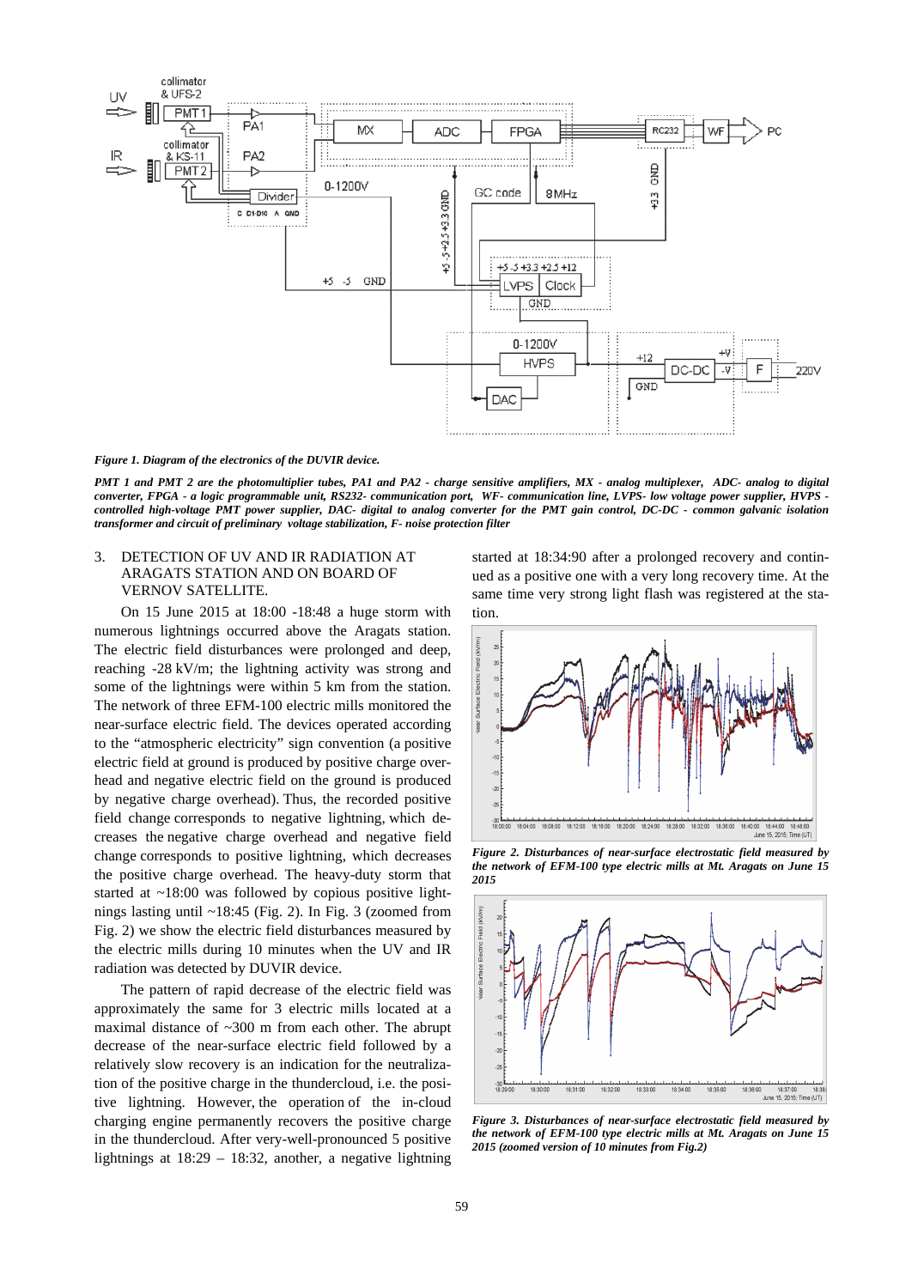

*Figure 4. UV and IR radiation from the lightning flashes registered at Aragats station on 15 June 2015*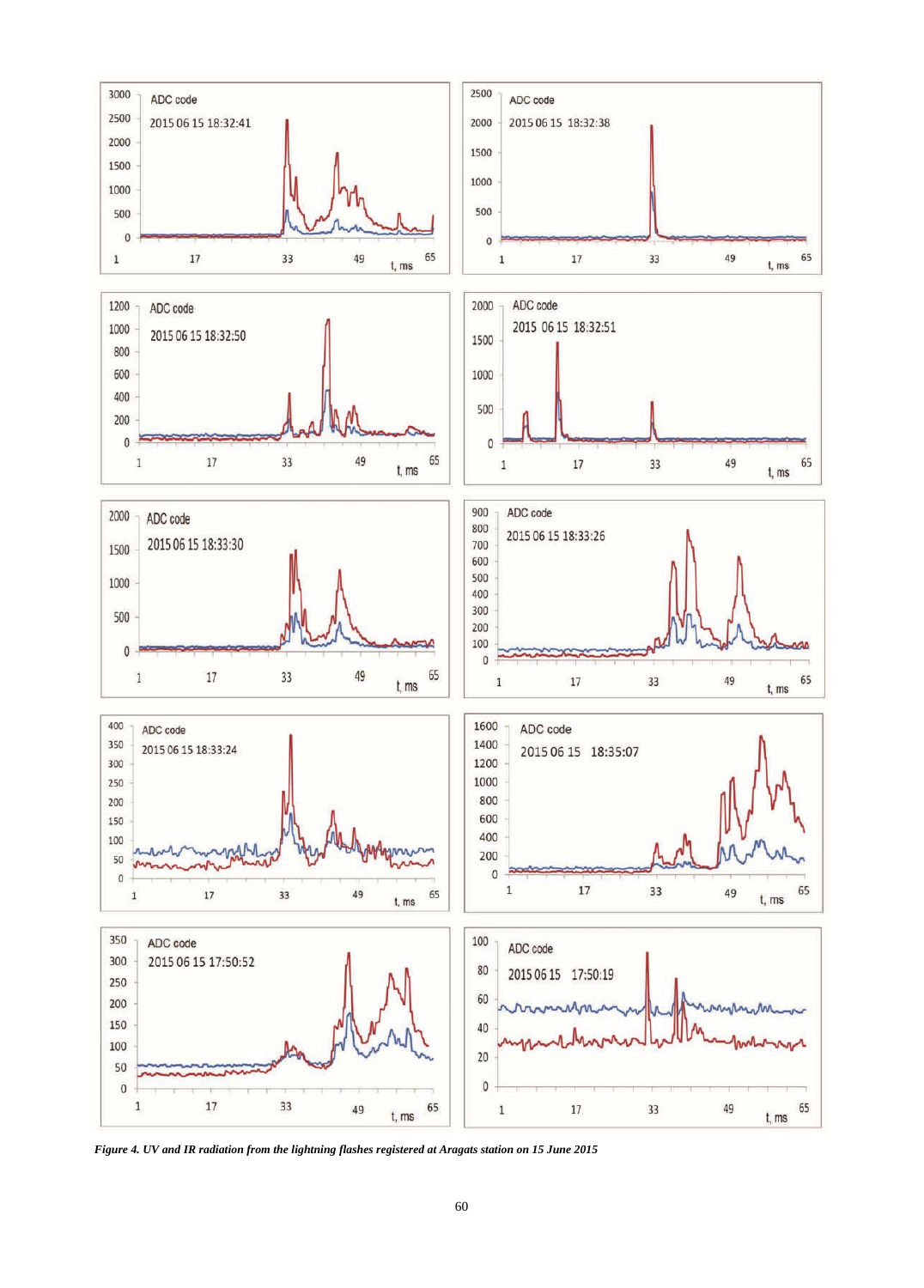Unfortunately, at that time the on-line computer of DUVIR was not connected to the synchronized NTP computer network of ASEC. That is why we cannot identify each episode of UV/IR radiation with a particular lightning on the millisecond time scale. However, the selected episode of storm shown in Fig. 3 overlaps with the UV/IR radiation peaks.

In Figs. 5 and 6 we show negative and positive lightnings overlapping in time with another episode of intense UV/IR radiation on 4 October 2015 at 16:07 – 17:28.



*Figure 5. Negative lightning detected by the network of electric mills and particle count rate (at the bottom)* 



*Figure 6. Positive nearby lightning detected by the network of electric mills and particle count rate (at the bottom)* 

At the bottom of the pictures we show 50-msec time series of count rates of the  $1 \text{ m}^2$  plastic scintillator located outdoors at an altitude of 3200 m.

The selected lightnings shown in Figs. 5 and 6 coincide within 1sec with the UV/IR radiation spikes (Fig. 7). In Fig 8. we show zoomed pictures of the fast wave forms registered from atmospheric discharges (see details in Chilingarian et all., 2016) coinciding with one of the episodes of UV/IR radiation.



*Figure 7. UV and IR radiation from the lightning flashes registered at Aragats station on 4 October 2015*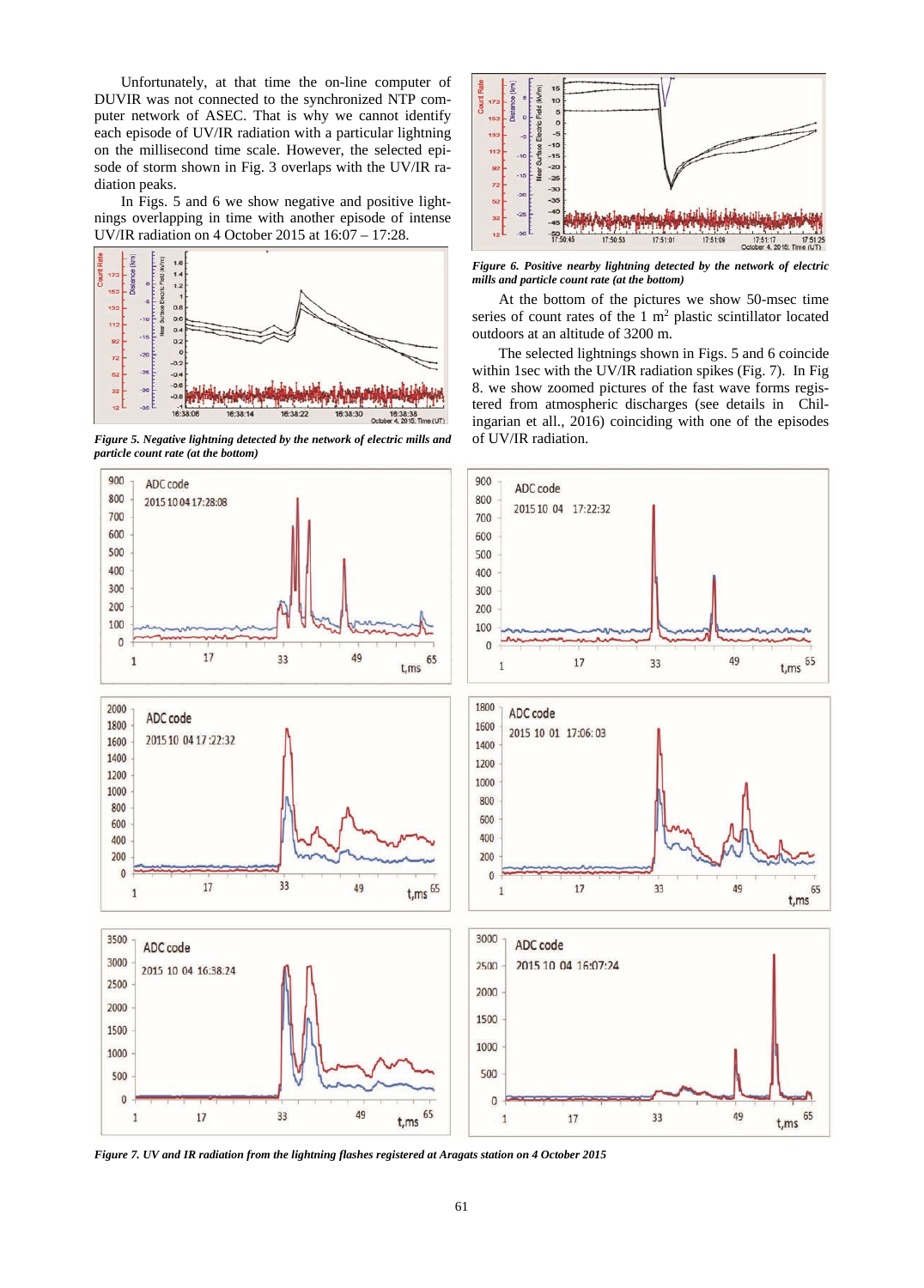

*Figure 8. Fast waveforms registered on October 4 2015 at 17:51:01* 

In Fig. 9 we show UV/IR transient flashes in the Earth's atmosphere registered by the DUVIR device on board of Vernov satellite (Garipov et all., 2015).



*Figure 9. Examples of the waveforms of lightning flashes recorded on board of the "Vernov" satellitte.*